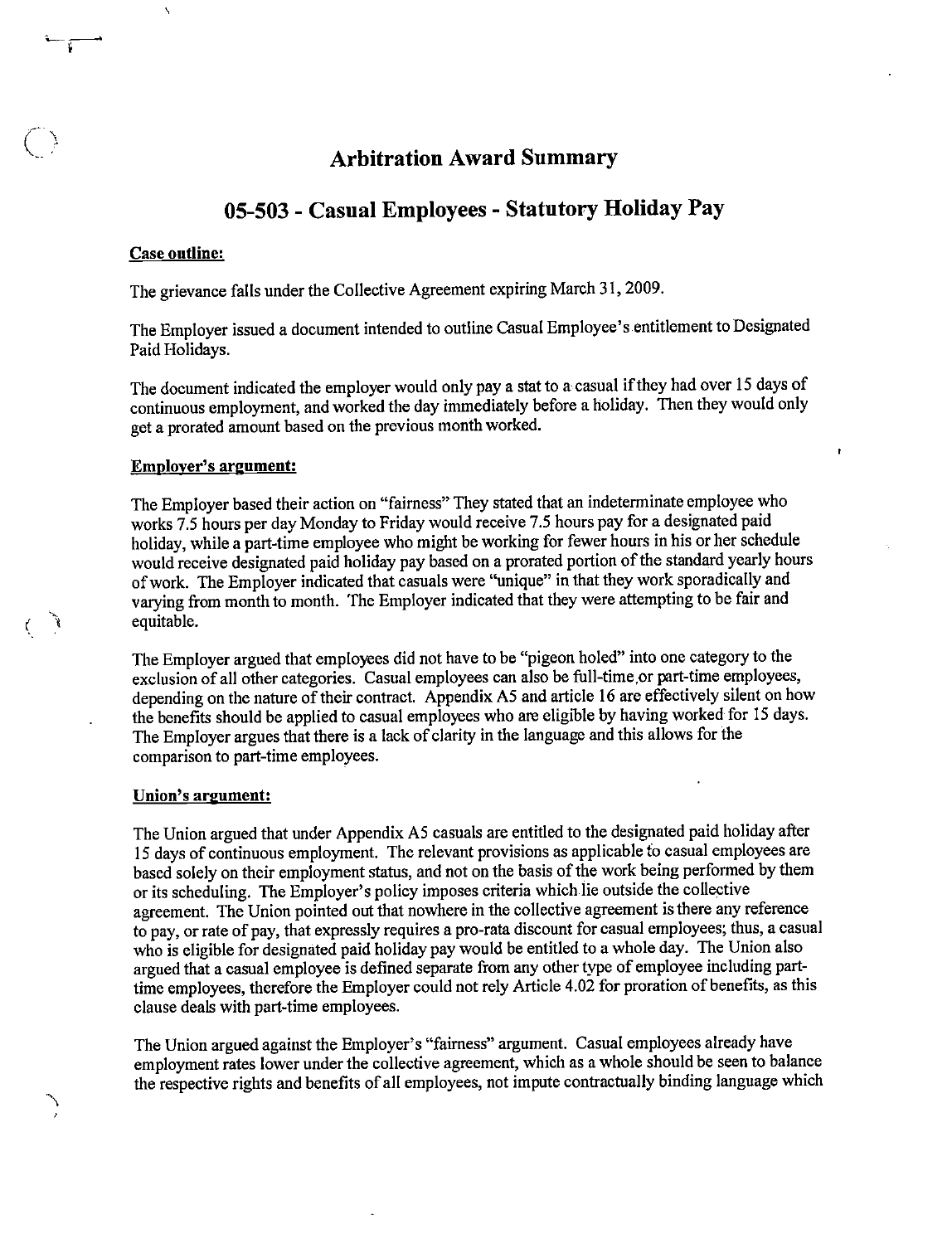would further reduce their rights when they otherwise would have qualified for a day's holiday pay.

### Arbitrator's decision;

The Arbitrator ruled that the grievance succeeds on the basis that the prorating calculation advanced by the Employer as policy, is contrary to the collective agreement.

The Arbitrator found that Article 2.01 (n) defines the categories of employees for purposes of their treatment under the collective agreement including it providing separate definitions for casual employees and part-time employees. The Arbitrator that he could not see that casual employment for purposes of this collective agreement can be equated with part-time employment unless he was shown a negotiated provision which directly combines or correlates the two categories, and more particularly here, for purposes of the designated paid holiday benefit. There is no such contractual connection, whether or not it can be observed that neither category necessarily works standard hours when compared with full-time indeterminate employees. He could not conclude that Article 4.02 speaks to the issue of casual employment and prorating benefits for that category of employee, just as it does not address payment of benefits to any other separately defined category of employees. Without Article 4.02, the Employer is left with Appendix A5, and article 16.

Two fundamental issues remain;

 $\zeta$ 

 $\overline{\zeta}$ 

- 1. What does it mean for casual employees to be "absent without pay" on the two working days surrounding the designated paid holiday. Without any indications to the contrary, the arbitrator found that it is usual enough to equate "absent without pay" to having been scheduled or in some other way required in usual fashion to report to work and then having neglected or refused to do so. Such an absence would require the approval of the Employer, or leave having been granted under article 12, in order for the benefit to remain applicable.
- 2. If payable by operation of Article 16.02, the question is how to calculate the worth of the monetary payment known as holiday pay. There is no indication that prorating should apply on the collectively bargaining language, despite the Employer's view that it would be the fairest way to proceed. In the Arbitrator's view, for casual employees, whether their workday was a full one or not, or the hours associated with it the same or varied, there should be some realization that their paid holiday would reflect what they would have reasonably expected their working day to be, had they worked, just as the designated paid holiday when worked, reflects the length of the work day in the monies paid. Why should that person expect that the monetary benefits paid out for a designated paid holiday would be any more or less.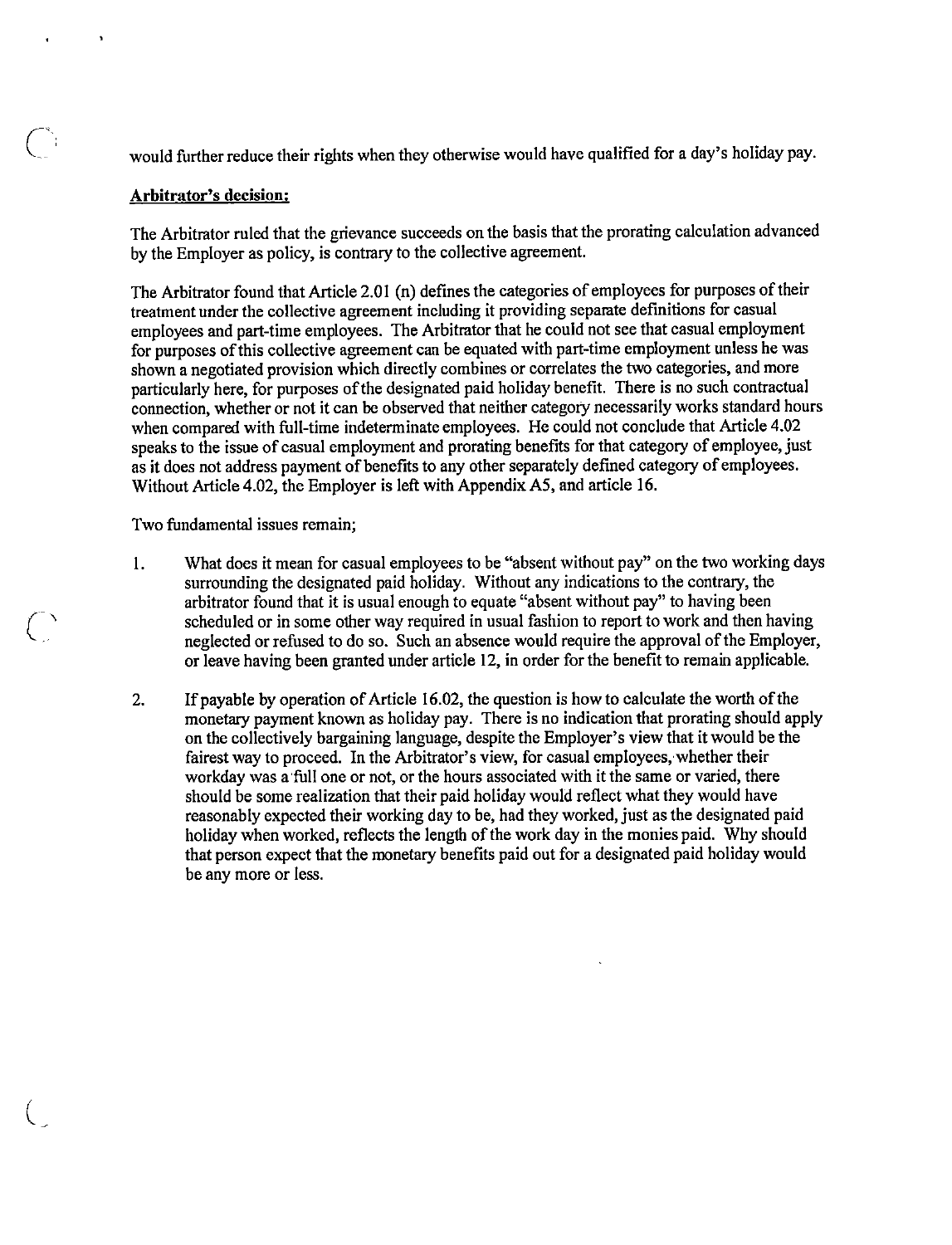## IN THE MATTER OF AN ARBITRATION

### BETWEEN:

### GOVERNMENT OF THE NORTHWEST TERRITORIES as represented by the Minister responsible for the Public Service Act

Employer

- and -

### THE UNION OF NORTHERN WORKERS

Union

Grievance re: Casual Employees - Statutory Holiday Pay<br>  $OS - 503$  GNUT

# AWARD

BEFORE:

FOR THE EMPLOYER:

FOR THE UNION:

HEARING LOCATION:

HEARING DATE:

Date Award Issued: November 23,2007 Thomas Jolliffe, Q.C.

Brad Patzer

Michael Penner

Telephone Conference Calgary, Alberta

July 26, 2007 August 15, 2007

51905 (B)TJ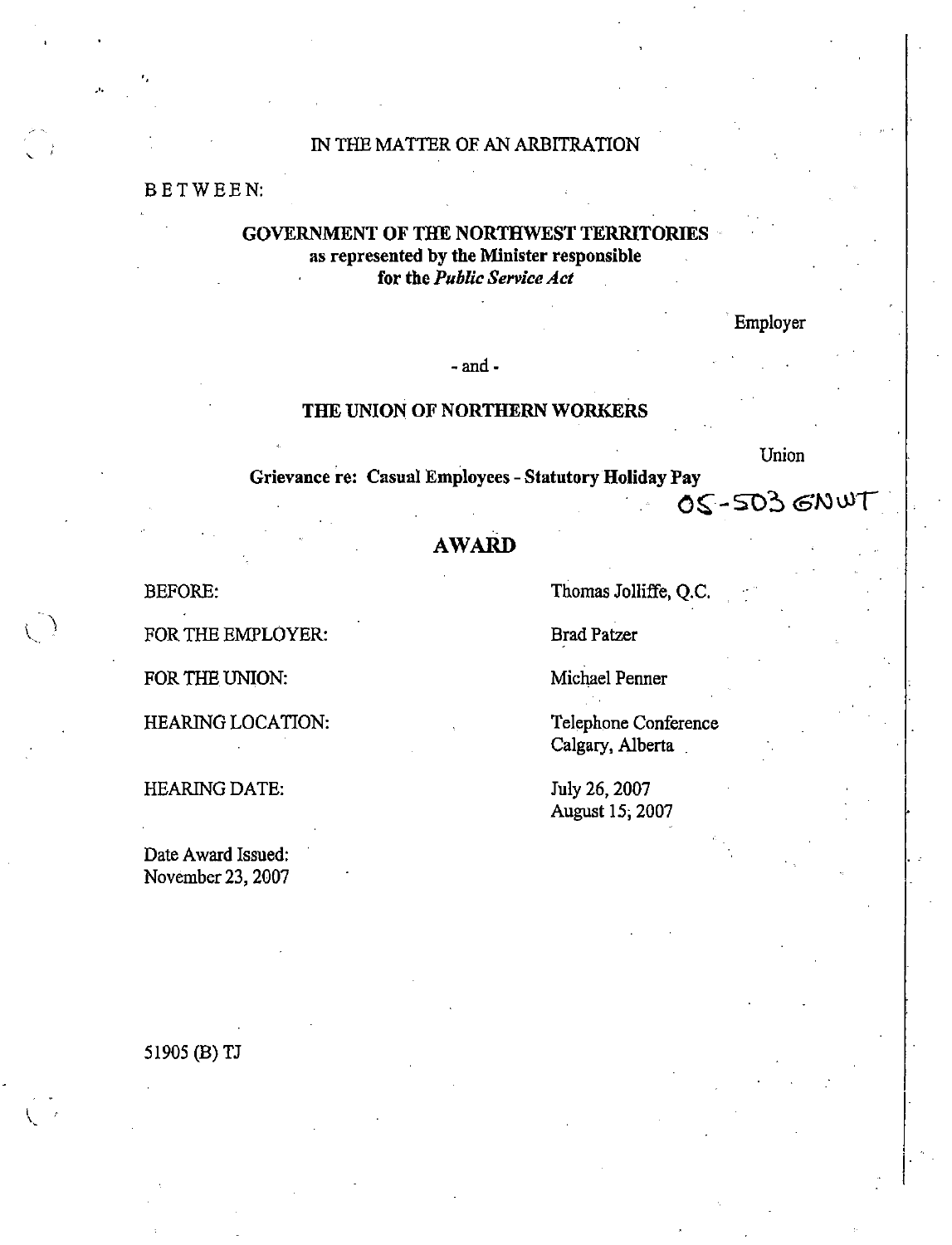This matter concerns a Union policy grievance submitted on behalf of ail eligible casual employees stating its disagreement with an 'Employer policy-document. More particularly the grievance pertains to the advice and rulings contained therein relative to the Employer prorating payments for designated paid holidays applicable to "as and when casuals" and also "casual/term" employees. The disputed approach has affected these employees by establishing their holiday compensation at less than a full 7.5 hours of pay, possibly even less than the length of their ususal workday when scheduled, by reference to the number of "standard hours" an employee could have been working over a given period oftime had he orshe been so scheduled. The Union seeks a direction from the arbitrator that the Employer's policy be rescinded, together with it claiming monetary relief payable to the casual employees affected on a case by case basis.

The parties proceeded with the matter on the basis of agreed facts submitted together with their respective written arguments. Subsequent to my receiving the materials, counsel convened the hearing for oral argument based on their submissions, as made in telephone conferences held on July 26 and August 15, 2007. The filed Joint Statement of Facts is set out below is as follows:

The parties agree to the following facts regarding grievance #05-503 statutory holiday pay for casual employees.

- 1. At all material times, theEmployer isthe Government ofthe Northwest Territories.
- 2. At all material times, the Union is the Union of the Northern Workers.

3. On October 28, 2004, the Employer, through its Labour Relations Office, presented a document to the Union entitled "Labour Relations' Advice and Rulings" (hereinafter called the "Ruling). The subtitle of the Ruling "As and When Casual Employees and Statutory Pay". The document was initially delivered on behalf of the Employer by Roger Snow. Labour Relations Officer to Union representatives working at the Stanton Territorial Health Authority in Yellowknife, . Northwest Territories.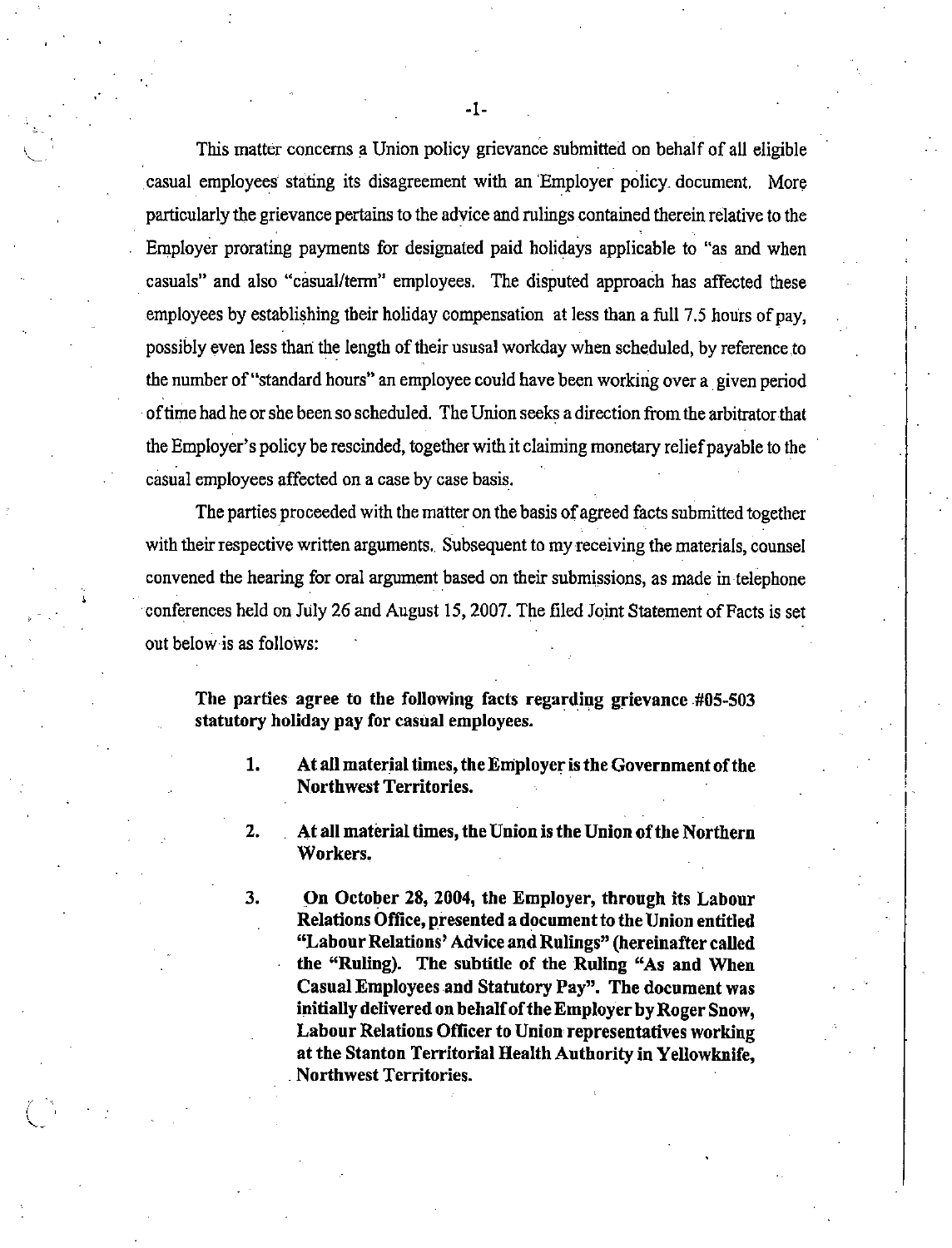4. Attached as Exhibit "A" to this Joint Statement of Facts is a copy of the Ruling.

5. In a letter dated January 13,2005and directed to Ms.Sylvia Haener, Director of Labour Relations, Financial Board Secretariat, Government of the Northwest Territories (GNWT) from Dave Mathisen, Service Office of the Union of Northern Workers (UNW), the Union grieved at the final level the advice and rulings contained in the Ruling on behalf of all eligible Casual Employees who are currently in, or have had, employment with the GNWT.

6. Attached at Exhibit "B" to this Joint Statement of Facts is a copy of the aforementioned letter dated January 13, 2005 from Dave Mathisen to Sylvia Haener.

7. The Employer responded to the Grievance on April 5, 2005 in a letter to Dave Mathisen from Sylvia Haener whereby the Employer denied the Grievance.

8. Attached as Exhibit "C" to this Joint Statement of Facts is a copy of the aforementioned letter dated April 5, 2005 from Sylvia Haener to Dave Mathisen.

9. On April 7, 2005, Dave Mathisen responded to Sylvia Haener's letter indicating that the UNW did not agree with the conclusions reached by Ms. Haener in her letter dated April 5, 2005 and was therefore forwarding the Grievance to arbitration.

10. Attached as Exhibit "D" to this Joint Statement of Facts is a copy of the aforementioned letter dated April 5, 2005 from Dave Mathisen to Sylvia Haener.

11. Since the delivery of the Ruling by the Employer to the Union, the Employer has applied the terms of the Ruling upon the Union employees in the payment of statutory holiday pay.

The Labour Relations Advice and Rulings document mentioned above sets out the Employer's position, indicating as follows:

 $\mathbf{r}$ v..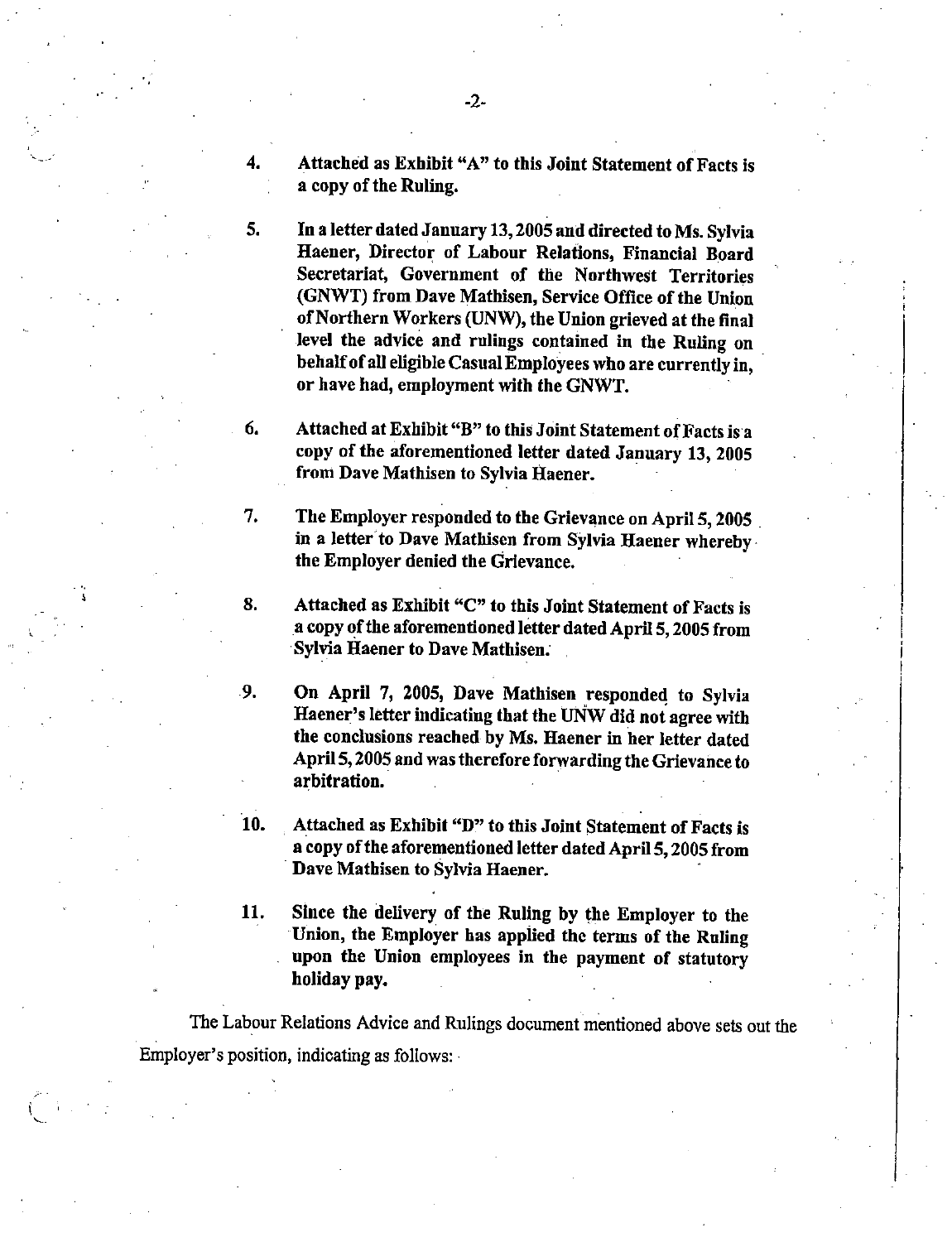As per Article 16.02 of the UNW Collective Agreement, an employee must work or be on approved leave the day before the stat holiday or the day after the stat holiday. Casuals are to be treated no differently than any other employee when administering these provisions. The difficulty here is to determine what is the day before or the day after the stat day for as and when casuals. The day before or the day after would include the day immediately before or following the statutory holiday.

As a result, to be fair and equitable, we will be paying as and when casuals and casual/term employeeson a pro-rated basis, similar to parttime employees based on the previous month worked. In addition, casual employees must have 15 days of continuous employment.

For Example - Employee A

- Worked the day immediately before a statutory holiday

- Over 15 days of continuous employment

- October  $11<sup>th</sup>$  statutory holiday (Thanksgiving)

- Total standard hours employee can work in one month would be 162.5 hours (1950 standard hours/12 months)
- Entitled to 50% stat pay, which would be 3.75 hours.

ifthe employee did not work any overtime during the previous month, the employee would not receiver statutory pay.

The grievance was filed under the Collective Agreement expiring March 31, 2005. In setting out the pertinent language of the collective agreement, one observes that the parties in art. 16 have designated a number of paid holidays for employees covered by the contract language. The following holiday pay provisions, as discussed by counsel, are set out:

16.01(1) The following days are designated paid holidays for employees covered by this Collective Agreement:

- (a) New Year's Day;
- (b) Good Friday;
- (c) Easter Monday;
- (d) The day fixed by proclamation of the Governor in Council for the celebration of the Birthday of the Sovereign;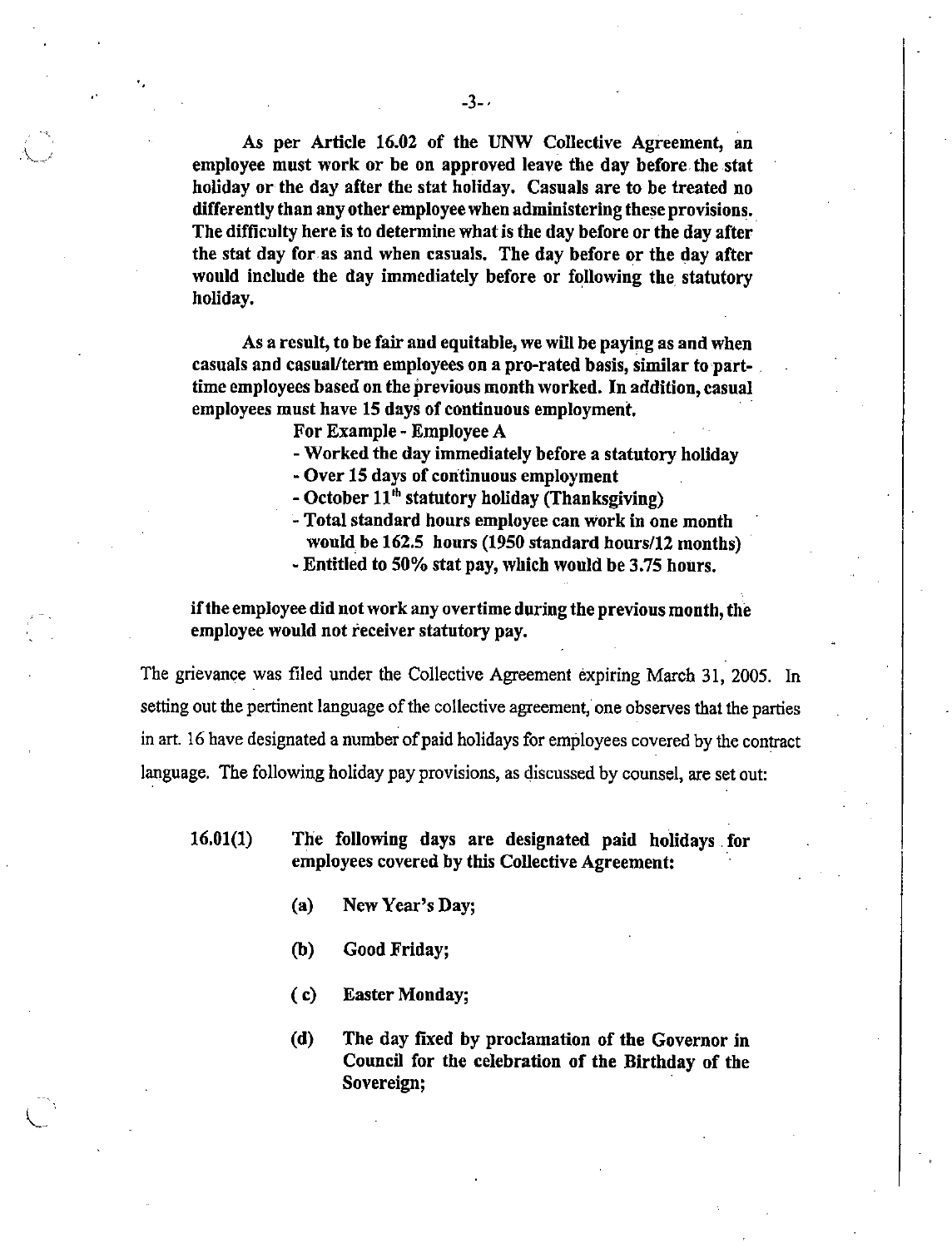- (e) National Aboriginal Bay, or for those employees working and normally residing in Nunavut, Nunavut Day;
- (f) Canada Bay;
- $\mathcal{L}(g)$  The first Monday in August;

(h) Labour Bay;

(i) The day fixed by Order of the Government of the Northwest Territories as a general day of Thanksgiving;

(f) Remembrance Day;

(k) Christmas Day;

(1) Boxing Bay, and;

(m) Any additional days when proclaimed by an Act of Parliament as a National Holiday or by an Act of the Legislative Assembly of the Northwest Territorics as a Territorial Holiday.

16.02 Article 16.01 does not apply to an employee who is absent without pay on both the working day immediately preceding and the working day following the Designated Paid Holiday. except with the approval of the Employer or where leave has been granted under Article 12.

16.03 When a day designated as a holiday under Clause 16.01 coincides with an employee's day ofrest, the holiday shall be moved to the employee's first working day following his/her day of rest.

•••

...

16.05 When the Employer requires an employee to work on a Designated Paid Holiday as part of his/her regularly scheduled hours of duty or as overtime when he/she is not scheduled to work he/sheshall be paid in addition to the pay that he/she would have been granted had he/she not worked on the holiday: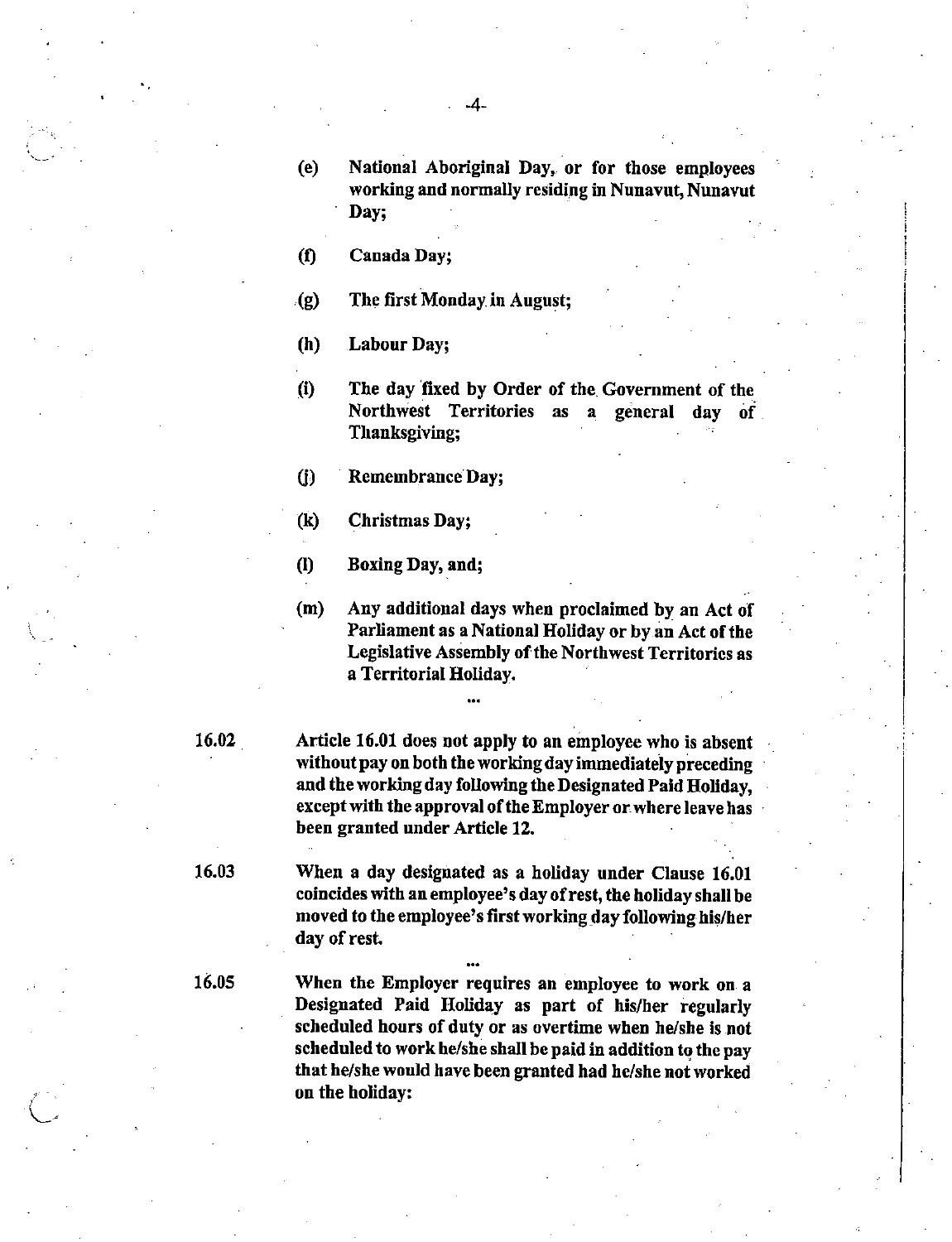Twice (2) his/her hourly rate for all hours worked,

or

an equivalent combination of cash and a day of leave at a later date convenient to both the employee and the Employer,

The following contract language was also remarked upon in argument, namely:

2.01(n) "Employee" means a member ofthe bargaining unit and includes:

•••

- (i) a "casual employee" who is a person employed by the Employer for work of a temporary nature pursuant to the provisions of Appendix A5;
- (ii) an "indeterminate employee" who is a person employed for an indeterminate period;
- (iii) a "part-time" employee who is a an employee who has been appointed to a position for which the hours of work on a continuing basis are less than the standard work day, week or month;
- (iv) a "professional employee" who is an employee appointed to a position in an area of work where there is a requirement for a highly developed or specialized body of knowledge acquired through University education or a member of a group governed or regulated by a professional body; and
- (v) a "seasonal employee" who is an employee appointed to a position which is not continuous throughout the year but recurs in successive years;
- (vi) a "term employee" who is a person other than a casual or indeterminate employee who is employed for a fixed period in excess of four (4) months and includes employees hired as a leave replacement, employees hired in relation to programs of a fixed duration or without ongoing funding, or employees hired in relation to or in support of training.

2.01(s)"Holiday means the twenty-four (24) hour period commencing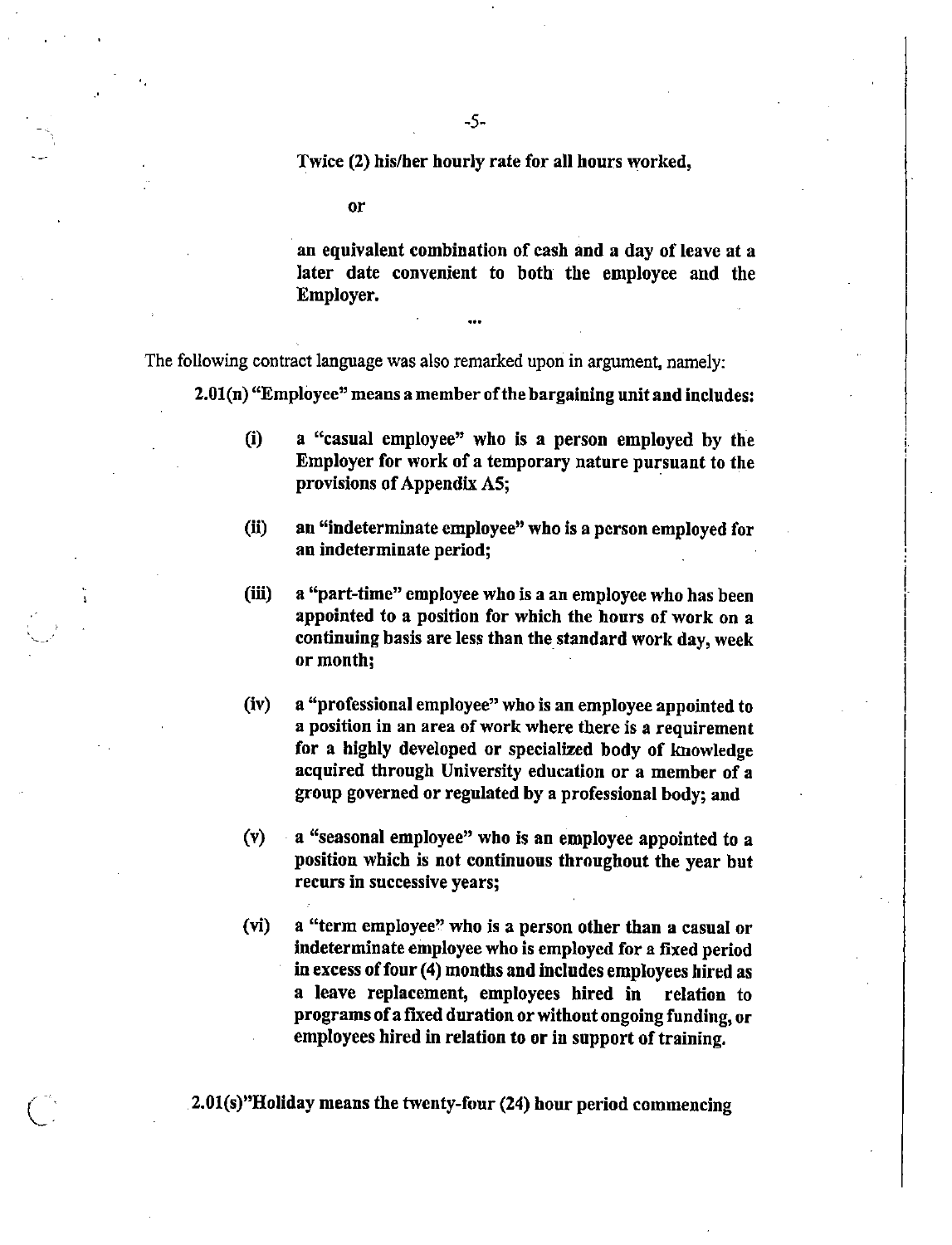at 12:01A.M of a day designated as a paid holiday in this. Agreement

- 4.01 The provisions of this Agreement apply to the Union, the employees and the Employer.
- 4.02 Part-time employees shall be entitled to all eligible benefits provided under this Agreement except as limited by the eligibility provisions of the Public Service Health Care Plan, the Superannuation/Disability Insurance Plan and the Dental Plan in the same proportion as their yearly hours of work compared to the standard yearly hours of work for their position.

Also AppendixA5, entitled "Casual Employees":

V-'''

A5.01 The Employer shall hire casual employees for a period not to exceed four (4) months of continuous employment in any particular department, board or agency.

Where the employer anticipates the period of temporary employment to be in excess of four (4) months, the employee shall be appointed on a term basis and shall be entitled to all provisions of the Collective Agreement from the first day of his/her employment.

- A5.02 The Employer shall ensure that a series of casual employees will not be employed in lieu of establishing a full-time position of filling a vacant position.
- A5.03 A casual shall be entitled to the provisions of the Collective Agreement except as follows:
	- (a) Clause 2.01(1) "Continuous Employment" in respect of a casual employee shall include any period of employment with the Government of the Northwest Territories which has not been broken by more than thirty (30) working days. Provided always that there will by no systematic release and rehire of casuals into the same positions primarily as a means ofavoiding the creation ofindeterminate employment or paying wages and benefits associated herewith.
	- (b) The following Articles and Clauses contained in this Collective Agreement do not apply to casual employees: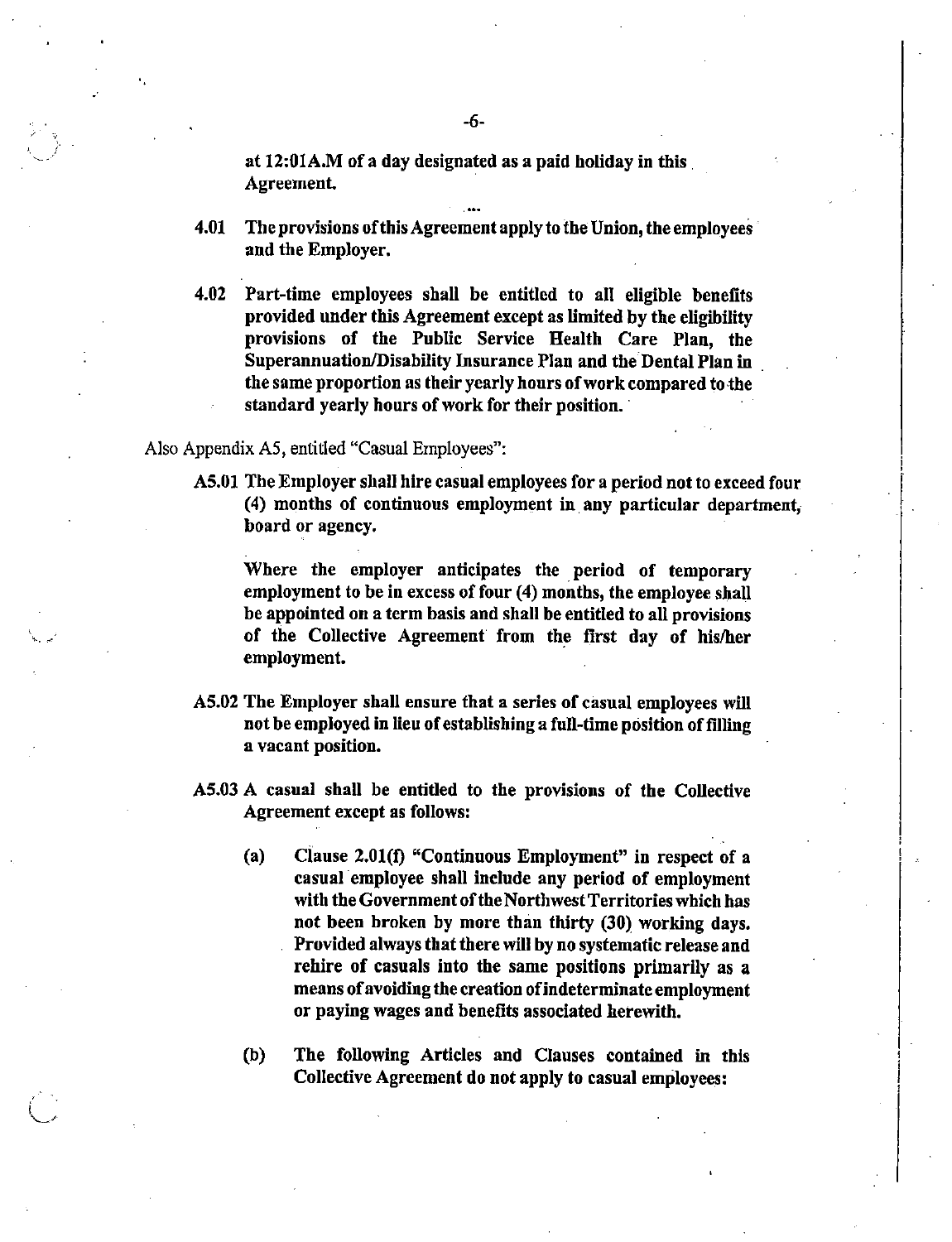- (i) Article 18 Entire Article except Clause 18.05. Article 20 - Sick Leave Clauses 20.09 and 20.10.
- (ii) Article 21 Other Types of Leave Clause 21.04.
- $(iii)$  Article 33 Layoff.
- (iv) Article 39
- (v) Article 35 Employee Performance Review and Employee
- (Vi) Article 49
- (c) The following Article in the Collective Agreementshall apply as follows:
	- (i) Article 16-Designated Paid Holidaysshall apply to a casual employee after fifteen (15) calendar days of continuous employment.
- A5.04 A casual employee shall upon commencement of employment be notified ofthe anticipated termination of his/her employment, and shall be provided a one day notice of lay-off for each week of continuous employment to a maximum of ten (10) days notice.
- A5.05 Casual employees are entitled to be paid on a bi-weekly basis for services rendered at the appropriate pay range of the Casual Step set out in Appendix B.

As indicated in the agreed facts, the Employer has responded to the grievance through Ms. Sylvia Haener, Director of Labour Relations and Compensation for the Financial Management Board Secretariat. Its stated position has it that an indeterminate employee who works 7.5 hours per day Monday to Friday would receive 7.5 hours pay for a statutory holiday, while a part-time employee who might be working for fewer hours in his or her schedule would receive statutory holiday pay based on a prorated portion of the standard yearly hours ofwork,(seeart.4.02). Thatmuchissettled contractual entitlement. However, with the issue being how to calculate statutory holiday pay for casuals Ms. Haener remarked on their being "unique" in that they work as and when required, sporadically, and varying from month to month. She set out the Employer's position that, in seeking to be fair and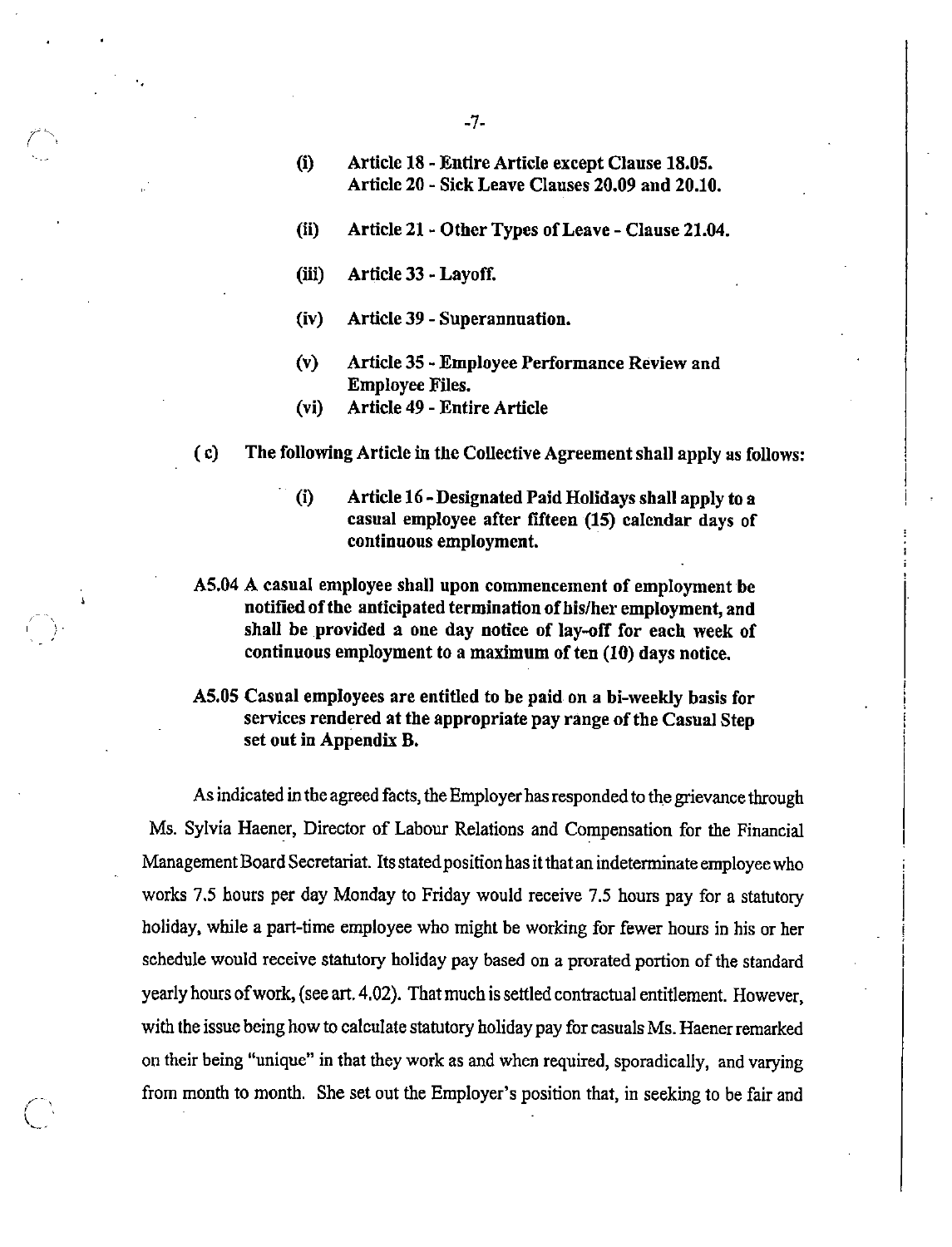equitable, it was a matter of considering how should the Employer compensate employees who were not working consistent standard hours to comply with the contract language, and noting that article 16, while applicable, was silent as to what the employee would be paid for the designated holiday. She went on to cite article 16.05 "for assistance": and stated in her written response:

Because as-and-when-required casual employees do not work regularly scheduled hours as required under the article, we cannot determine what the employees would have worked on that holiday, therefore, a fair and equitable way to compensate the employees would be to take the average hours worked in the previous month when calculating designated pay holidays entitlement.

Ms. Haener's response to the grievance reiterated the pre-grievance explanation provided to the employees, contained in its Labour Relations advice and rulings document dated October 28, 2004, which is to say prorating casuals for statutory pay on the same general basis aspart-time employees, albeitreducing thereferenced proportional calculation from yearly to monthly. This is to say, in application, that if a casual was scheduled and worked seven full shifts out of a possible twenty-one during the month leading up to a designated holiday, i.e., one-third of the standard hours assignable as the Employer looked at it,he or shewouldreceiveone-third day's payforthe designated holiday. In addition, the casual would have to have 15 days of continuous employment to be eligible.

In its written argument, and later as addressed in his oral presentation by Mr. Penner, the Union has relied on Appendix A5 dealing expressly with casual employees, as setting out the terms for their specific treatment within the agreed confines of the collective agreement. This includes Appendix A5.03( $c$ ) stating that art 16 dealing with designated paid holidays applies to a casual employee after fifteen calendar days of continuous employment. It is important to note, the Union contends, that the relevant provisions as applicable to casual employees are based solely on their employment status, and not on the basis of the work being performed by them or its scheduling. At the same time, he said, the Employer's policy imposes criteria which lie outside the collective agreement, and amount to curtaining their monetary benefits bestowed on casuals in article 16 by inappropriately referencing the compensation as somehow being dependant upon the hours worked the previous month by

-8-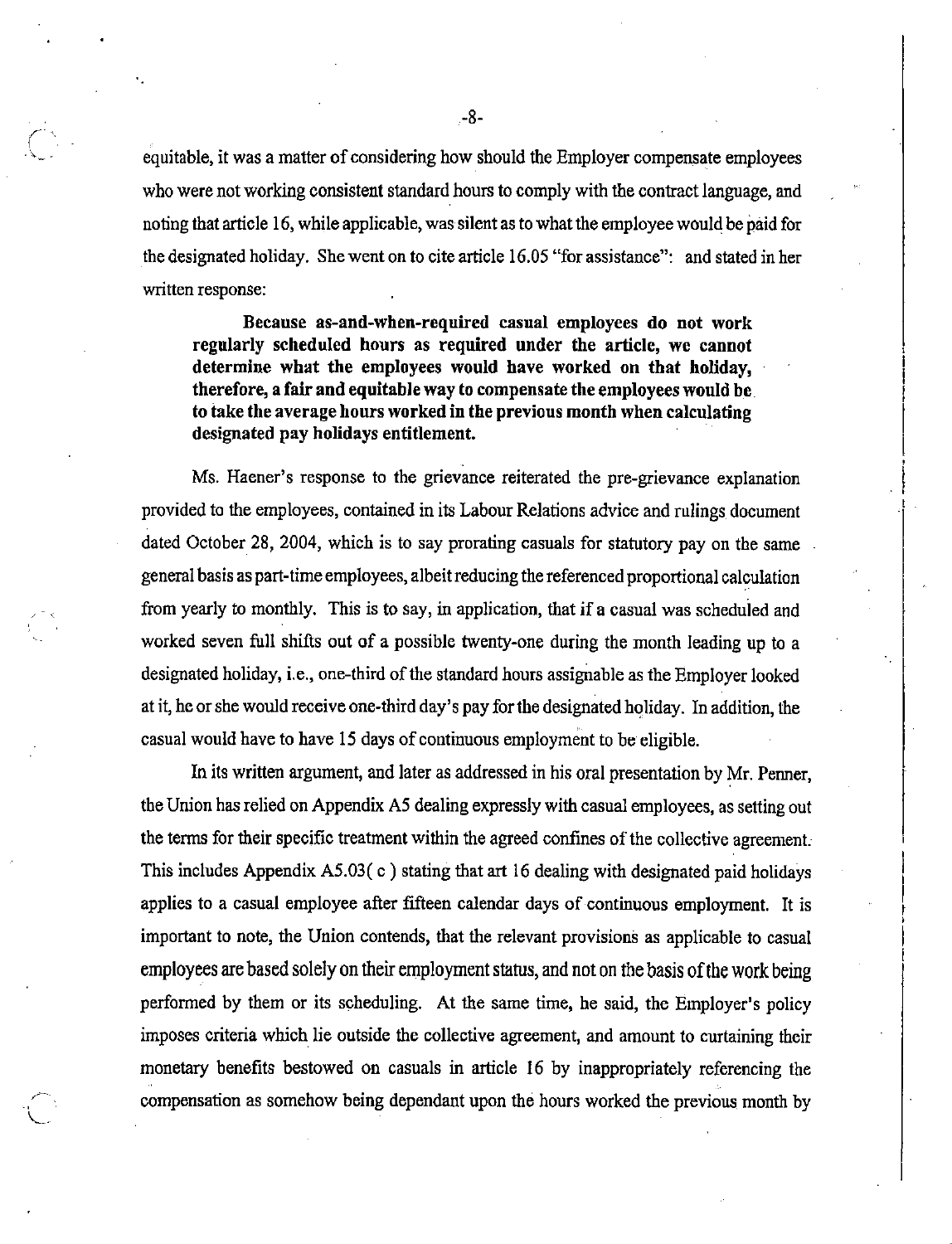themor others which is nowhere found in the contract language. The Union accepts that the apparent rationale behind the prorata scheme is apparently predicated on the Employer's analysis of article 16 with its acknowledged application to casual employees. It is, however, the Union contends, with particular respect to article 16.02 where the Employer has fundamentally misinterpreted the meaning of casual employees' eligibility for the designated paid holidays. This language canbe seen to disentitle an otherwise eligible casual employee only where he/she is absent without pay, and without approval, but does not negate or even diminish the entitlement because one or other day prior to, or following, the designated paid holiday has not been scheduled by the Employer. By application of article 2.01  $(n)$  ,(i), casuals are defined under the collective agreement. Appendix A5 allows them to satisfy the eligibility criteria for the designated paid holidays listed under  $16.01(1)$ . The Union sees the Employer as having misconstrued the terms of article 16, and thereby having created a false rationale to impose the supposed prorata formula it has created by insisting that the casuals meet criteria<sup>®</sup> outside the contract language in order to be ultimately eligible for a full day's pay to compensate them for a designated paid holiday. Despite the Employer apparently taking the view that casual employees who are eligible under the fifteen day rule are at least entitled to "some remuneration" for a designated paid holiday, the Union sees it as wanting to inject an element of ambiguity into the situation by coming up with an unsupportable policy directly applicable to the manner in which it administers the article 16 obligation. The Union asserts that there is no such ambiguity and that the language can be interpreted on its clear and ordinary meaning. Casuals are a distinct class of employees and are defined separate and apart from other bargaining unit members, including part-time employees. Nowhere in the language of article 16, nor in Appendix A5 dealing with casual employees, is thereany reference to a "reduced day" of designated holiday for casuals which would require a calculation for compensation at less than it would be for those other eligible employees were they to have been working that day but for it having been a holiday. One can note that article 2.01 (s) of the collective agreement specifically defmes a "holiday" as the twenty-four period commencing at  $12:01a$ , m. of the day designated as a paid holiday in the collective agreement. Certainly, were a casual to have worked that day as a non-holiday assigned shift, he/she would have been paid, and should be paid the same compensation said to attach to the designated paid

.  $\lq$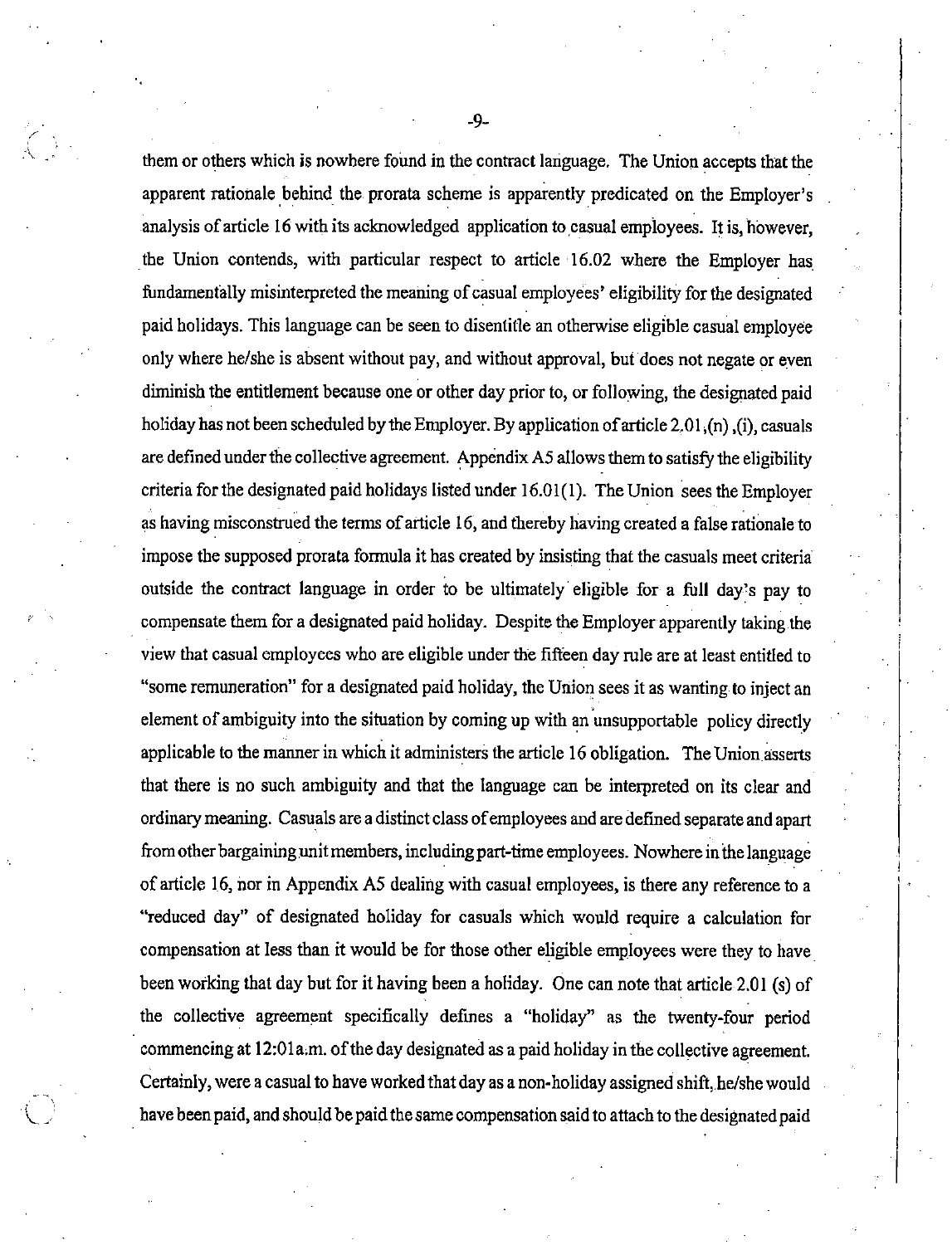holiday.

 $\mathbf{I}$ 

The Union, it can be said, was quick to point out that nowhere in the collective agreement is there any reference to pay, or rate of pay, that expressly requires a prorata discount for casual employees; thus, a casual who is eligible for statutory holiday pay was said to be entitled to a whole day, with the amount the employee should receive depending on that employee's daily rate of pay set for the employee in Appendix B.

The Union asserts that its interpretation is consistent with the *Public Service Act*, which in its regulations, section 12, addresses casual employees by stating that such employees are entitled to "a holiday with pay" so long as there has been continuous employment for thirty days (negotiated down to fifteen days in collective agreement) and where section 11 further states that every employees is entitled to a leave of absence with pay on the days declared to be holidays for the Public Service. The Union points out that it is trite law as discussed in Brown and Beatty, Canadian Labour Arbitration, topic 8:1400, that wage rates prevail during the life of the collective agreement and that employers are not entitled to unilaterally decrease or increase wages during a contractual term. Mr. Penner also tabled arbitrator Stanley's award in Re Pinkerton's of Canada Ltd. and U.S.W.A. (1999), 82L.A.C. (4<sup>th</sup>) 108 dealing with holiday pay as an entitlement with the presumption existing that it forms part of the general wage structure applicable to all employees, whether regularly scheduled to work on a holiday or not. The arbitrator determined that there was no room to impute an intention to exclude employees from holiday pay who did not happen to be regularly scheduled on that day. Interestingly, in his review of the contractual language applicable in that case, he noted that while there was no guarantee of hours of work per day, or per week, nor any regular daily hours of work defined in the agreement, he did not find it unusual that in attempting to compute holiday pay the parties had chosen to contractually refer to "the number of hours the employee would be regularly scheduled to work on such day if it were not a holiday", to quote the collective agreement before him. He went on to state that "I take the words to simply be an attempt to define, for the purposes of holiday pay, an employee's normal daily hours and nothing more", which to say their normal daily hours when scheduled to work and which he thought was an appropriate way to look at the compensation owing for the holiday.

The Union sees arbitrator Stanley's treatment of statutory pay in the Pinkerton's case

-10-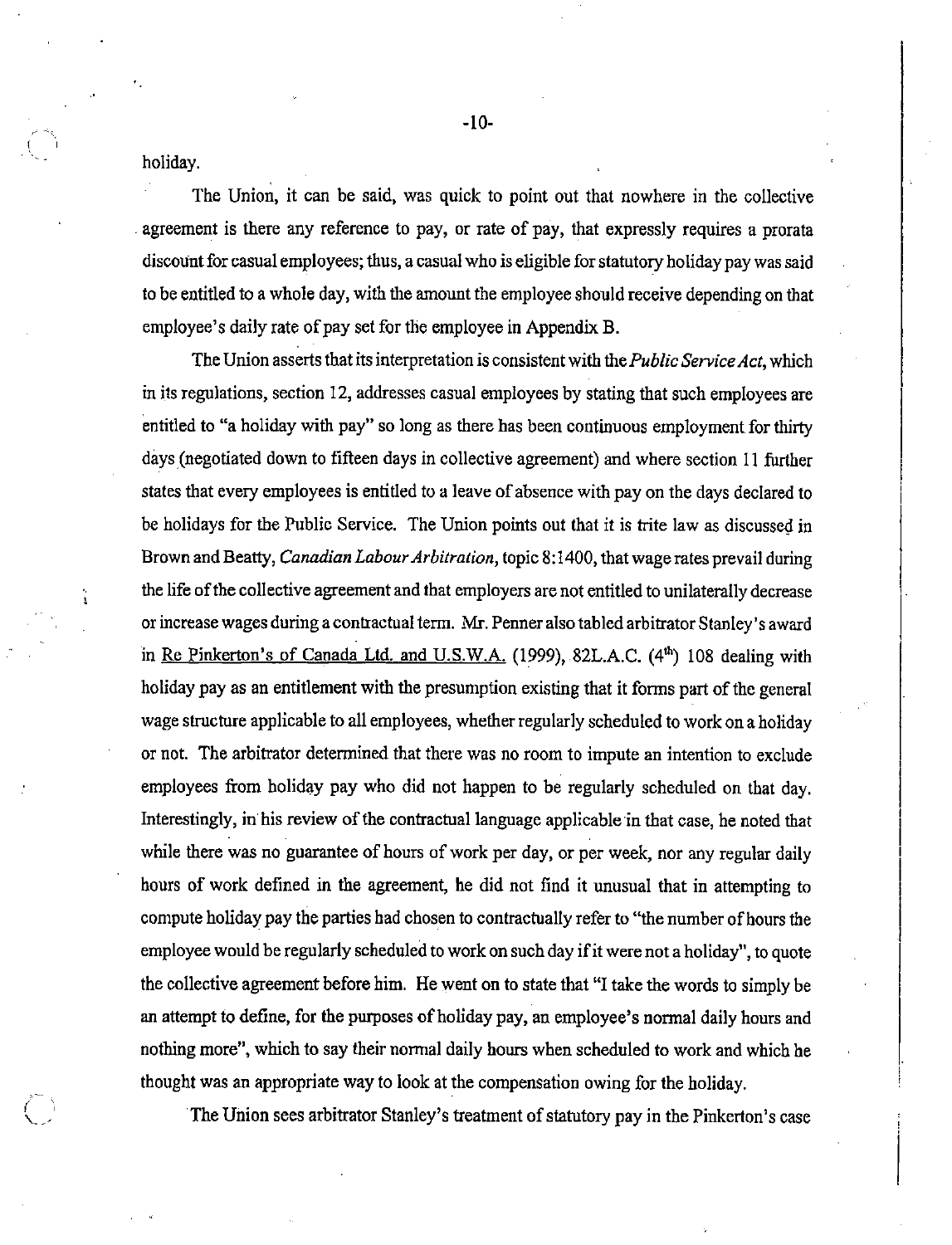as being buttressed by arbitrator Surdykowski in Re Lennox and Addineton. Community Health Services and Service Employees International Union. Local 663 (1995), 51 L.A.C. (4<sup>th</sup>) 28, with his reconfirming that an employee's entitlement to statutory holiday pay is determined by the contract language subject to the applicable statutory standard, and that it is generally regarded as part of the total monetary package along with wages and other benefits. There can be no question, Mr. Penner said, but that here the contact language over-rides any policy or unsupported prorata scheme as was said to be contained in the Employer's document. Further there was no reason to separate out as-and-when casuals "from any other kind" of casual employee, there being no difference in definition contained in the collective agreement, and knowing that the *Public Service Act* contains only a limited definition for employees, meaning a person employed in the Public Service. It defines "casual employee" as a person engaged to perform work of a casual nature or in an emergency. It is best, he said, to look to article 2.0l(n) of the collective agreement which provides a full list of the types of "employee" contractually contemplated with its reference to person employed for work of a temporary nature pursuant to Appendix A5, there being no mention there or anywhere else in the contractual language of any prorating of the designated paid holiday benefit.

In addition, the Union made what it referred to as a "fairness" argument in taking issue with the Employer's supposed reason for imposing a prorata scheme dependent on hours worked the previous month. Casual employees already have employment rates which are significantly lower under the collective agreement, which as a whole should be seen to balance the respective rights and benefits of all employees, not impute contractually binding language which would further reduce their rights when they otherwise would have qualified for a day's holiday pay were the Employer to apply the ordinary meaning of the contractual language. He also remarked that were it not always based on a full day, it could come down to determining what would have been the assigned hours on the holiday if the casual employee was assigned to work that day. This would entail a different calculation than the Employer used which wrongly centered on the total number of hours worked by the casual over the preceding month when compared with full-timers, i.e. the supposed "standard" hours, or any other comparative period of time. In this respect article 16 should be reviewed in its entirety, including article 16.05 which contemplates employees working other than a normal/standard length day and

-li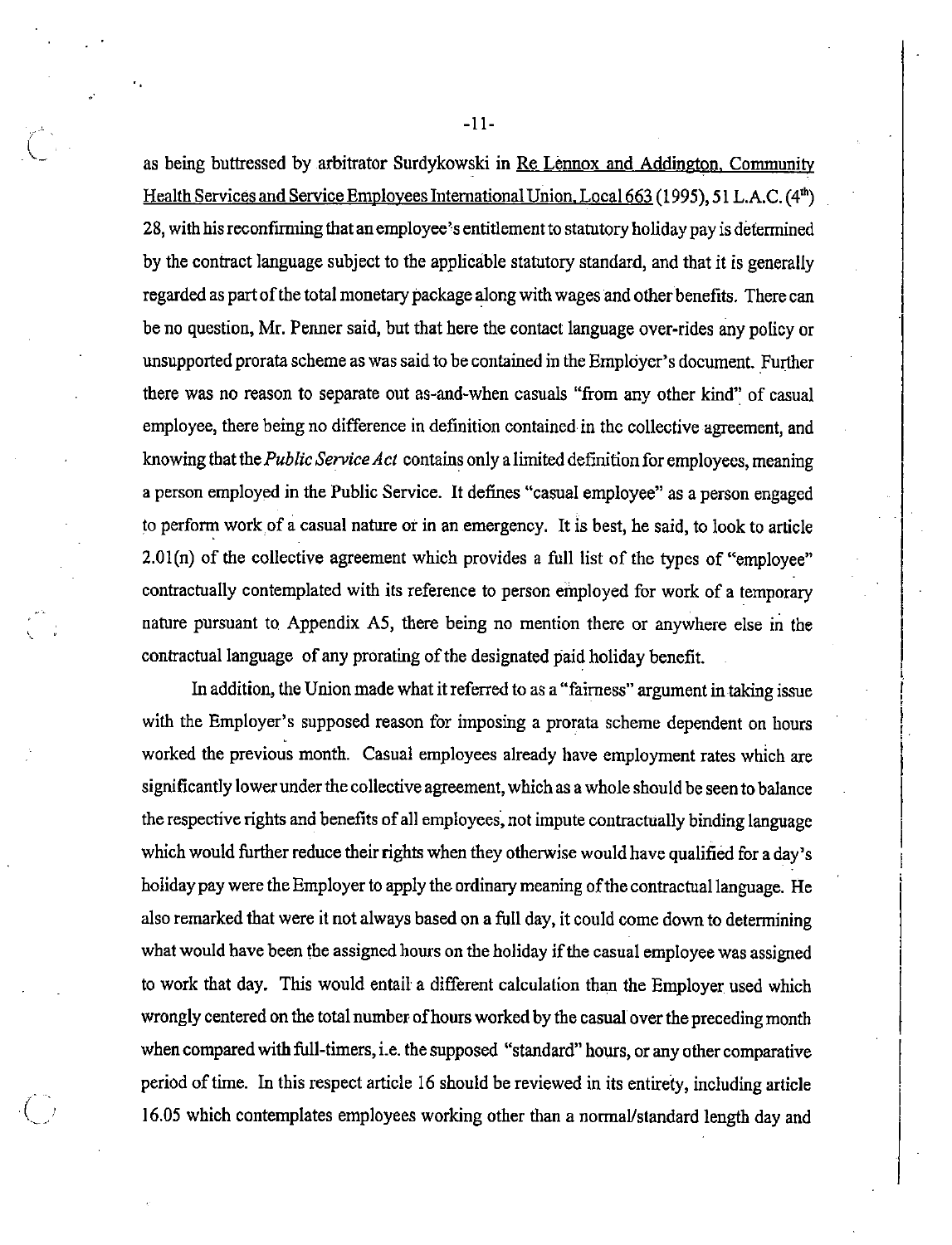receiving compensation on that basis.

In its written argument, the Employer explained the situation with respect to part-time employees and their entitlement under the collective agreement, being to receive benefits on a prorated basis based on their yearly worked hours compared with the standard yearly worked hours. In dealing the definition wording of article 2.01, Mr. Patzer submitted that employees do not have to be "pigeon holed" into one category to the exclusion of all other categories, which is to say the Employer holds to the view, "as such, casual employees can also be fulltime or part-time employees, depending on the nature of their contract. Similarly term employees can be part-time employees and/or professional employee." In its analysis, while observing that casual employees are only entitled to certain benefits by reference to Appendix A5.03, including sub-paragraph (c) which requires that a casual be employed for a minimum of fifteen calendar days before being entitled to designated paid holidays (being a greater negotiated benefit than provided by section 12 of the regulations), it also has noted that Appendix A5 does not explain how the benefit is to be applied to casual employees, whether they be part time, or full time by working "standard" hours, as the Employer looks at their designations. Reference was made to the exclusionary language of article 16.02, with the Employer taking the view that for most employees, being "absent without pay" both on the working day immediately preceding, and on the working day following the designated paid holiday, contemplates more than just not being scheduled to work. However, it views the "as and when" casual employee as at least capable of being "absent without pay" on the days surrounding a designated paid holiday if not working inasmuch as their working relationship is most likely not subject to formal scheduling, being brought into work on an "as and when required" basis. It leaves a difficulty there in one understanding how the designated paid holiday could ever be applied to such employees were they brought into work on an irregular basis. In the Employer's view, article 16 is effectively silent on how the benefits should be applied to casual employees who are eligible by having worked for fifteen days. Nevertheless, admittedly, AppendixA5.03 (c) makes article 16applicable, however it is to be applied.

While the Employer sees there to be a lack of clarity in the language, it has noted that part-time employees are specifically contemplated by article 4.02 of the collective agreement to have the benefits to which they are entitled, prorated, in the same proportion as their yearly

-12-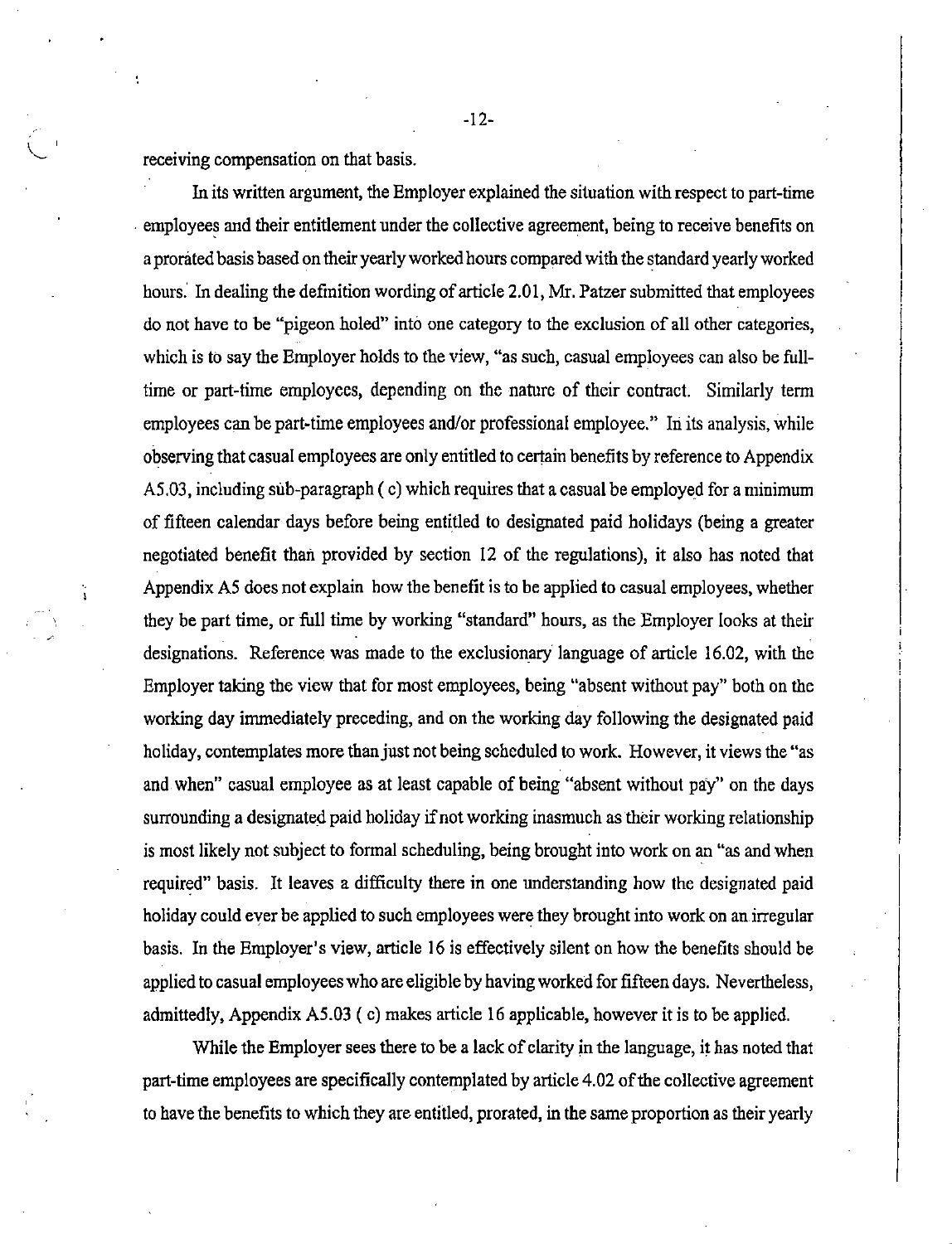hours of work compared to the standard yearly hours of work for their position. It leaves a ready comparison available ifyou will, Mr. Patzersubmitted, for casual employees, whom the Employer admittedly views as being another kind of part-time employee, albeit for purposes of paying their benefits. However, he acknowledged, a problem exists in stretching the prorata calculation overa full year for casuals given that they are notsupposed to be around forthat long, and despite observing that article 4.02 requires that a comparison for part-timers be made with the standard yearly hours. Nevertheless, the Employer asserts that "applying the designated paid holiday proportionally to all casual employees ensures that all employees will receive the same amount of pay, proportionate to their hours of work, regardless of their schedule". It presumably means, as applied in referencing total hours worked over just the previous month, that the Employer recognizes the fact that the employment relationship for "as and when" casual employees may not extend back much further. The Employer has noted that the issue in the Pinkerton's case was whether employees were entitled to holiday pay if they were not scheduled to work on the designated holiday, not being the same issue here, counsel said, which realistically has become "how much should they be paid". It has to be observed however, that there was recognition in Pinkerton's that the employer calculations were made in an attempt to define for purposes of holiday pay, the employees' normal and daily hours. The arbitrator did not reject the employer's efforts, or methods used to carry through the parties' intent. There, one observes, the agreement itself stated that there were no stated regular daily hours of work, with the parties expressly contracting that the calculation should be based on "the number of hours the employee would be regularly scheduled to work on such day if it were not a holiday", which is to say incorporating the appropriate calculation on an agreed basis, a different situation than presents here. The Employer also cited arbitrator Surdykowski from the Lennox and Addington Community Mental Services case, for recognizing that in addition to statutory holiday pay being generally regarded as part of the total monetary package, "the payment that the employees are entitled to for statutory or recognized holidays is determined by the language of the particular collective agreement subject to the applicable statutory standards...".

It would seem that fundamental to the Employer's view of this matter is that the language of article 4.02 should have application to eligible casual employees, with Mr. Patzer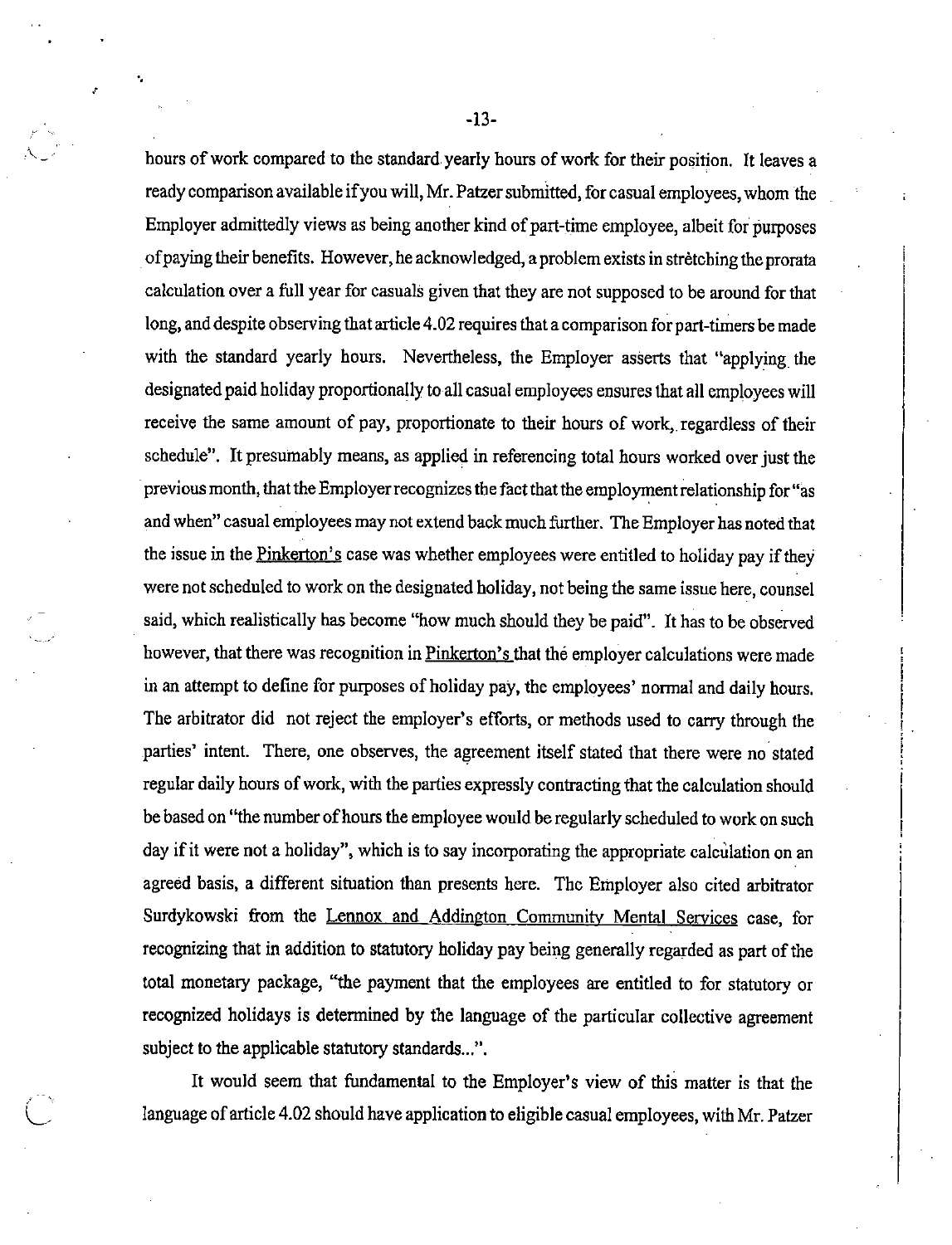pointing out that it is not expressly excluded by Appendix A5.03 which refers to several other articles which do not apply to casual employees. The Employer summarized its position in this matter as follows:

- 27. The language in Article 4.02 in the present Collective Agreement is clear on how benefits are provided to part time employees. Once again it states that "Part-time employees shall be entitled to all eligible benefits provided under this Agreement...m the same proportion as their yearly hours of work compared to the standard yearly hours ofwork for their position." A calculation to prorate the benefits must be made.
- 28. In the present case, the Employer submits that the ruling issued by Labour Relations is the Employer's reasonable application for article 4.02, and that it made these calculations in good faith in the same way calculations were made in the Pinkerton's case. In the Labour Relations ruling the Employer adopted a method of calculation that is fair and equitable to all employees. With the exception of those employees who fall within the parameters of article 16.02, the Employer has never suggested that some employees are not entitled tot he DPH benefit because they were not scheduled to work.

In its reply argument, the Union disputed the applicability of article 4.02 dealing with prorating the benefits available to part-time employees, saying that it had no application for casual employees just as it would have no application for other specifically defined categories such as seasonal employees or term employees. The Union submitted that in the Employer's various Labour Relations' descriptions of casual employee's limited rights, there had been no mention in of its own Human Resources Manual which the Union has observed, sets out various pieces of straight forward information concerning casuals and not mentioning there being any supposed parallel with the category of a part-time employee. The document, one can observe, contains many tidbits of information relevant to the working life of casual employees, without any reference to their being considered as part-time employees for any purpose. Further, it can be noted that article 2.01(n) (iii) separately defines "part-time employee" and nowhere in the definition sections of the collective agreement is it suggested that a casual employee should be included in that separately defined category for any purpose. The article 16.02 payment requirement should also be read and interpreted in the context of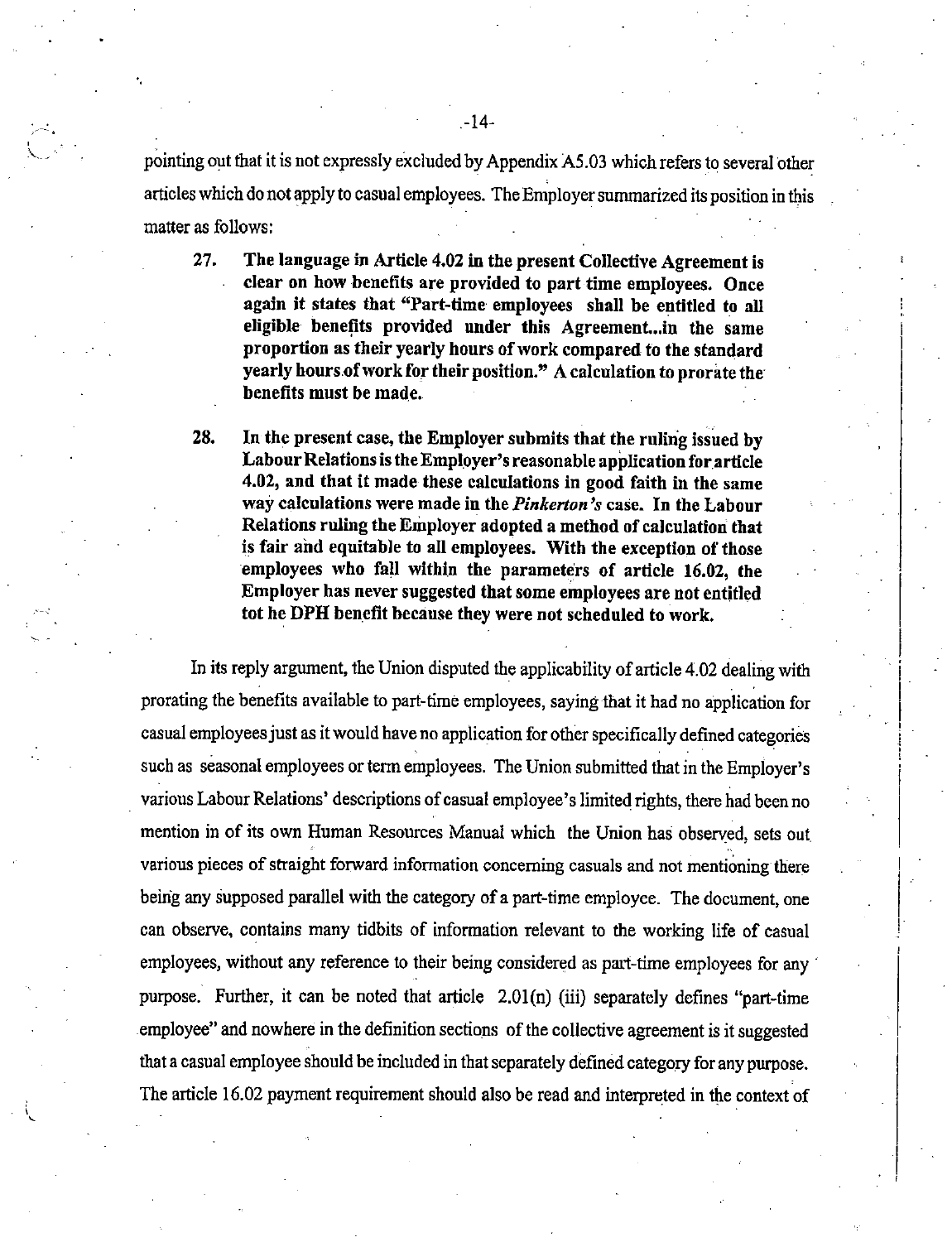article 16 as a whole.

Having now set out the evidence and argument in this matter. I must observe that article 2.01 (n) defines the categories of employees for purposes of their treatment under the collective agreement, including it providing separate definitions for casual employees and part-time employees. The former is a person employed for work of a temporary nature pursuant to the provisions of Appendix A5, and the latter is an employee who has been appointed to a position for which the hours of work on a continuing basis are less than the standard work day, week or month. Realistically, by reference to the definition language, whether working standard hours, supposedly by comparison to a full-time indeterminate, or not, a casual employee is not one who has been appointed to a position. That issue has been previously discussed in the Bryan Tessier interim award between these same parties, June 26, 2002, Jolliffe, where the Employer's position was accepted by this arbitrator that casual employment in the context of this collective agreement does not constitute an appointment to the Public Service, it being  $\ddot{\theta}$  pointed out that the "appointment" of a person to a position carries with it certain requirements under the Public Service Act. There was an argument made in that case, not accepted, that an appointment should be deemed to have taken place during the casual employment relationship which altered the employee status. In any event, I do not see that casual employment for purposes of this collective agreement can be equated with part-time employment unless I am shown a negotiated provision which directly combines or correlates the two categories, and more particularly here, for purposes of the designated paid holiday benefit. There is no such contractual connection, whether or not it canbe observed that neither category necessarily works standard hours when compared with full-time indeterminate employees. Having so remarked, I cannot conclude that article 4.02 speaks to the issue of casual employment and prorating benefits for that category of employee, just as it does not address payment of benefits to any other separately defined category of employee. Without article 4.02 in its quiver relative to casual employees, the Employer is left with Appendix A5, and article 16 which has been made expressly applicable to casual employees after fifteen calendar days of continuous employment.

The two fundamental issues remain in the context of this grievance; firstly, what does itmean for casual employeestobe"absentwithout pay"onthetwo working days surrounding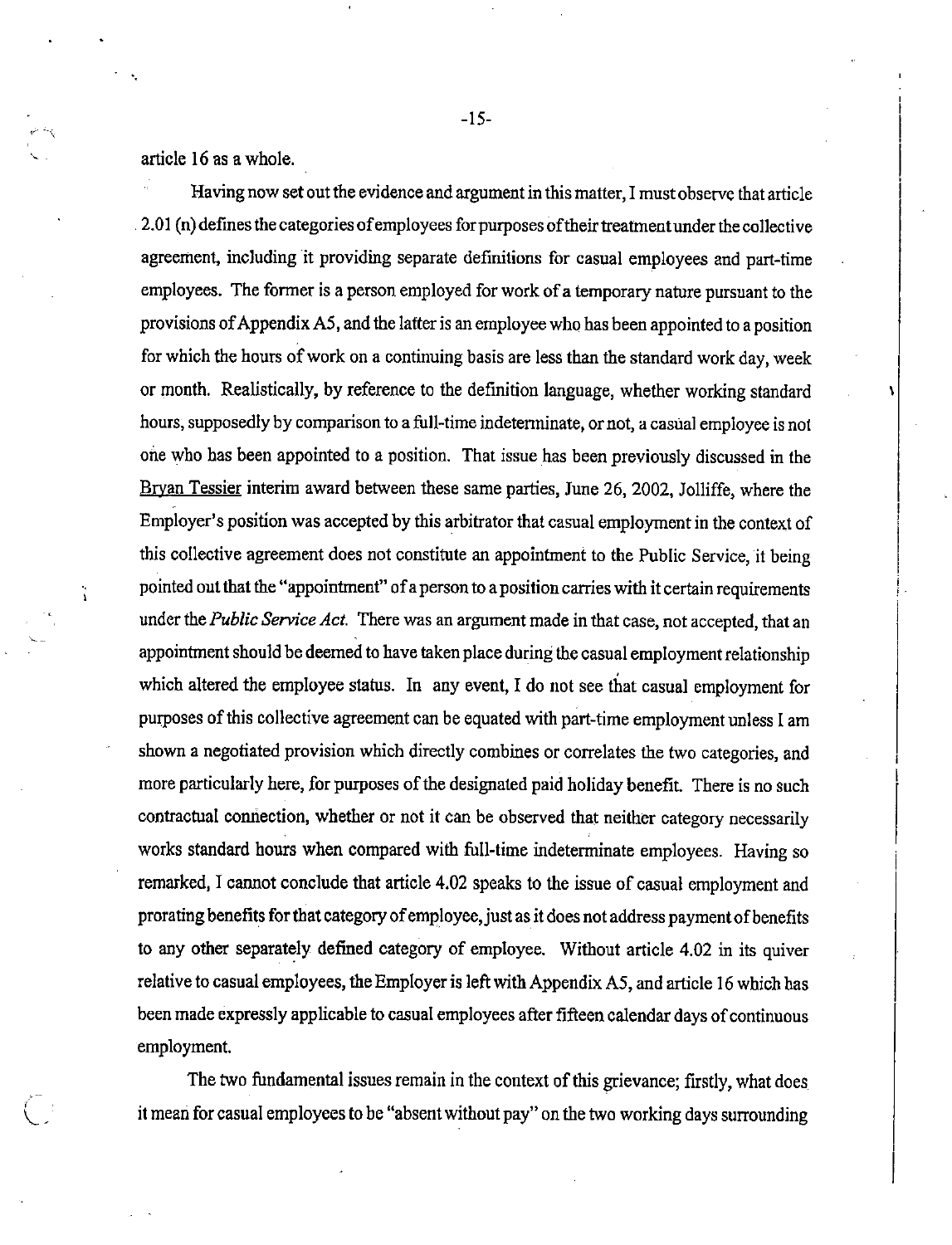the designated paid holiday, which if that were to occur, makes the holiday inapplicable, and leaves the employee without any payment. Without any indications to the contrary, I think it is usual enough to equate "absent without pay" to having been scheduled or in some other way required in usual fashion to report to for work and then having neglected or refused to do so. Such an absence would require the approval of the Employer, or leave having been granted under article 12, in order for the benefit to remain applicable. Indeed the Employer in its submission ultimately did not dispute that approach. Secondly, if payable by operation of article 16.02, the question arises of how to calculate the worth of the monetary payment known as holiday pay. While the Employer asserts that it should reasonably be able to prorate the payment inline with the total hours/days worked during the previous month when compared with a standard schedule, the Union says that a day is a day and the casual employees should receive a full working day where 16.02 has applicability. I agree there is no indication that prorating should apply on the collectively bargained language, despite the Employer's view that it would be the fairest way to proceed based on a comparison over time with standard hours worked, either by analogy or direct reference to article 4.02 governing the approach taken with part-time employees.

In considering the rights secured by the collective agreement for casuals relative to holiday pay, once eligible, I note the reference in article 16.05 covering a situation of the employee, even a casual, actually working on the designated paid holiday as part of the regularly scheduled hours of duty. It requires, were one to work, "in addition to the pay that he/she would have been granted had he/she not worked the holiday" being paid twice the hourly rate for "all hours worked". In my view, for casual employees, whether their work day was a full one or not, or the hours associated with it the same or varied, there should be some realization that their paid holiday should reflect what they would have reasonably expected their working day to be, had they worked, just as the designated paid holiday when worked, reflects the length of the work day in the monies paid. With the designated paid holiday benefit itself, and the monies to paid out inconnection therewith when worked, being tied to the person's working day I would querie that in the event a casual employee regularly/normally works four hours in a working day, why should that person expect that the monetary benefit paid out for a designated paid holiday would be any more or less, just as his

-16-